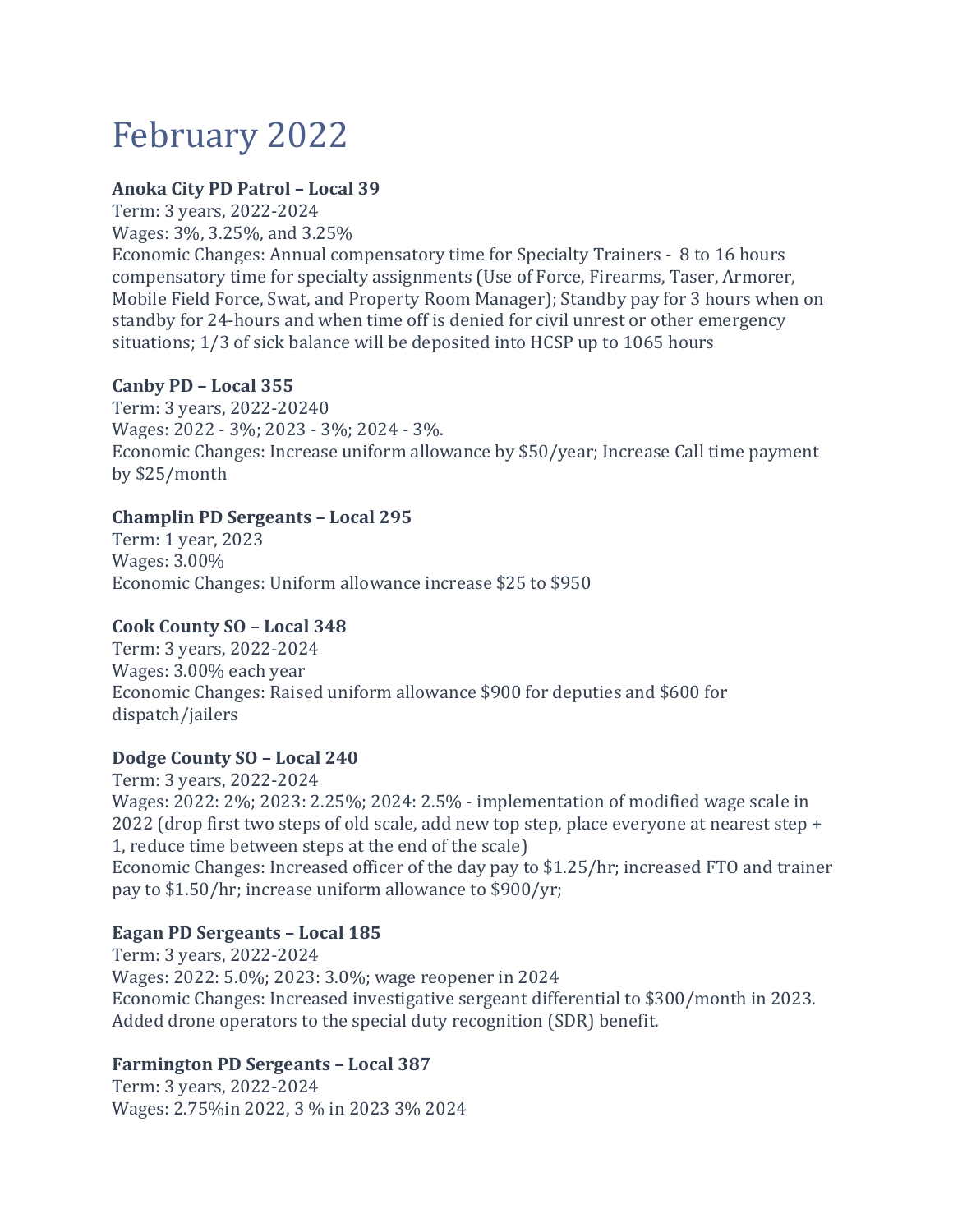#### **Fergus Falls PD Supervisors – Local 248**

Term: 3 years, 2022-2024 Wages: 3.2%; 2.9%, 2.8% Economic Changes: Uniform allowance- \$700, \$750, \$800; eliminated five bottom steps of wage scale; added Maternity leave 50% pay with 50% leave up to 8 weeks

## **Fridley PD – Local 119**

Term: 3 years, 2022-2024 Wages: 3% plus \$.50/hour wage adjustment for 2022/ 3% plus \$.50/hour wage adjustment for 2023/ 3% for 2024

## **Hermantown PD – Local 47**

Term: 3 years, 2022-2024 Wages: 2022-3.75%, 2023-3.25%, 2024- 3.25% Economic Changes: Increase uniform allowance \$200

## **Houston County SO Non Licensed – Local 60**

Term: 3 years, 2022-2024 Wages: 2.00% for 2022, plus implementation of new wage scale; 3.00% for 23 and 24

## **Kanabec County SO Licensed – Local 106**

Term: 1 year, 2022 Wages: 2.25 Economic Changes: New step placement, shift differential to include all day Saturday (\$1 per hour)

## **Lakeville PD – Local 128**

Term: 2 years, 2022-2023 Wages: 5 years - 3.5%, 10 years - 6%, 17 years - 9.5%

# **Maple Grove PD – Local 132**

Term: 3 years, 2022-2024 Wages: 2022-3% wage increase, plus market adjustment to get to 91st percentile. Eliminated bottom two steps and added two at end: 2023- 3% wage increase: 2024-3% wage increase Economic Changes: Paid straight time for travel 60+ miles; Inv rate up to \$1.60, \$1.70, \$1.80; Safe Streets raised to \$0.80m \$0.85, \$0.90; FTO raised to \$3.25, \$3.75 1 hour pay per shift;

## **Milaca PD – Local 238**

Term: 2 years, 2022-2023 Wages: 2.00%. 3.00% Economic Changes: Raised Uniform allowance to \$1,000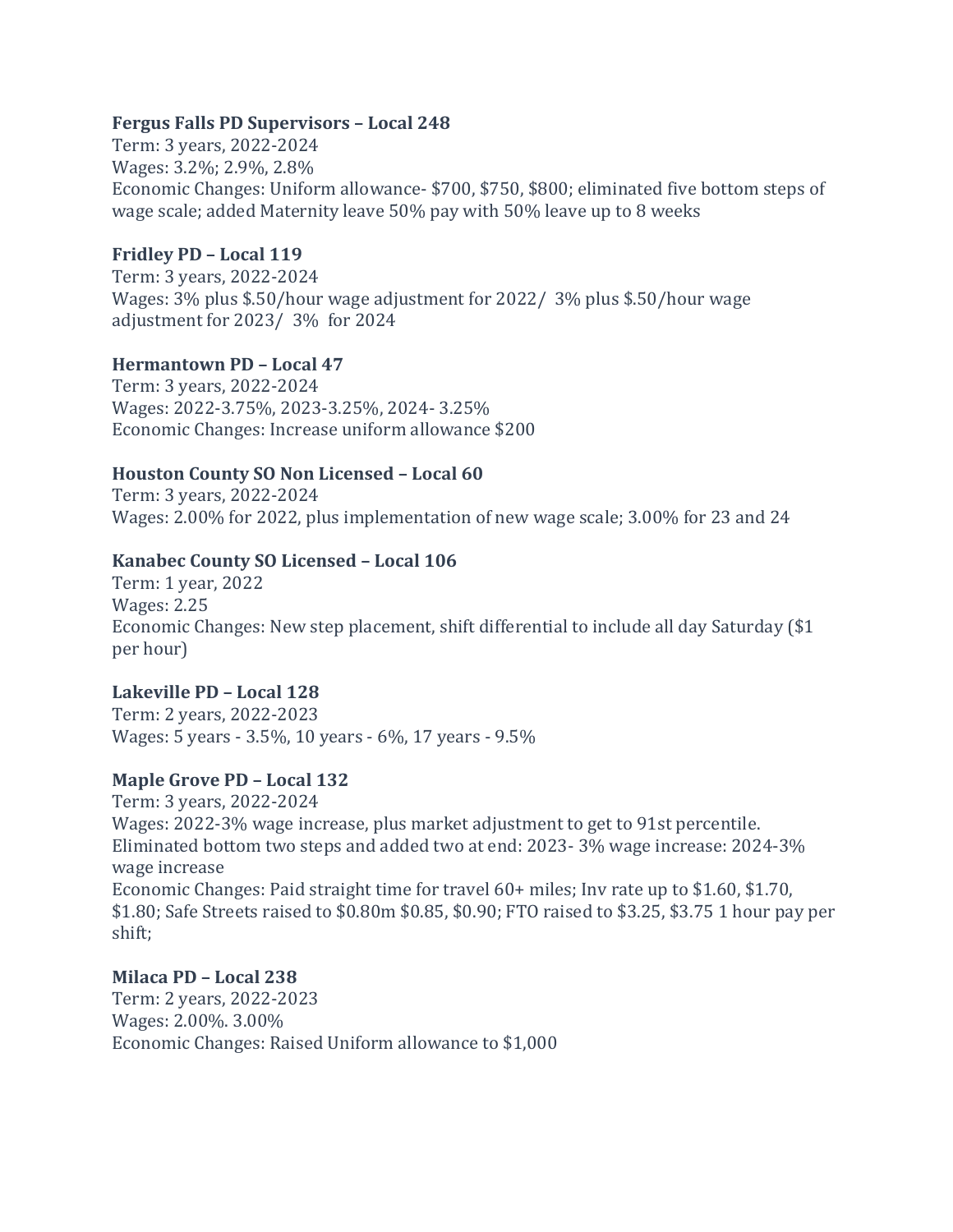## **New Brighton – Local 263**

Term: 2 years, 2022-2023 Wages: 3% 2022 and 2023

## **North Mankato – Local 305**

Term: 2 years, 2022-2023 Wages: Market adjustment variable 3-5% with a 2.65% Cola for 2022 and 3% for 2023 Economic Changes: Changed top officer from 9 years down to 6 years

## **Ramsey City PD – Local 109**

Term: 3 years, 2022-2024 Wages: 2022 - 3.5%; 2023 - 3.5%; 2024 - 3.5%

## **Ramsey City PD Sergeants – Local 313**

Term: 3 years, 2022-2024 Wages: 2022-3%, 2023- 3%, 2024-3% Economic Changes: Changed court standby to all work standby; incorporated HCSP MOA into labor agreement

## **Richfield PD – Local 123**

Term: 2 years, 2022-2023

Wages: 2022: 3.0%; 2023: 3.0%; addition of a new top step that is 4% higher than the previous top step (move from 5 to 6 steps).

Economic Changes: Slight increase to employer contributions on health insurance; increase in FTO pay to \$4.00/hr; increase in uniform allowance to \$930/yr; specialty pay increased to \$275/mo.

# **Rosemount PD – Local 2**

Term: 2 years, 2022-2023

Wages: 2022: 2.5%; 2023: 2.5%; implementation of new 5-step wage scale (11 most senior people move directly to the top of the scale; other move to the next highest step as of 1/1/2022, and move another step on their anniversary date in 2022).

Economic Changes: Increase in specialty assignment pay to \$325; clothing allowance increased to \$950; employer agrees to pay for 50% of Sigma Tactical Wellness program for all members every 3 years, starting in 2024.

# **Rosemount PD Sergeants – Local 223**

Term: 2 years, 2022-2023 Wages: 2022 - 12.10%; 2023 - 2.5% Economic Changes: New wage schedule that moves from 6 steps to 8 steps

# **St Anthony Village – Local 186**

Term: 3 years – 2022-2024 Wages: 3% in 2022, 3 % in 2023 and wage re-opener in 2023 Economic Changes: Changes in the longevity steps , investigator stipend of 3% above top wage